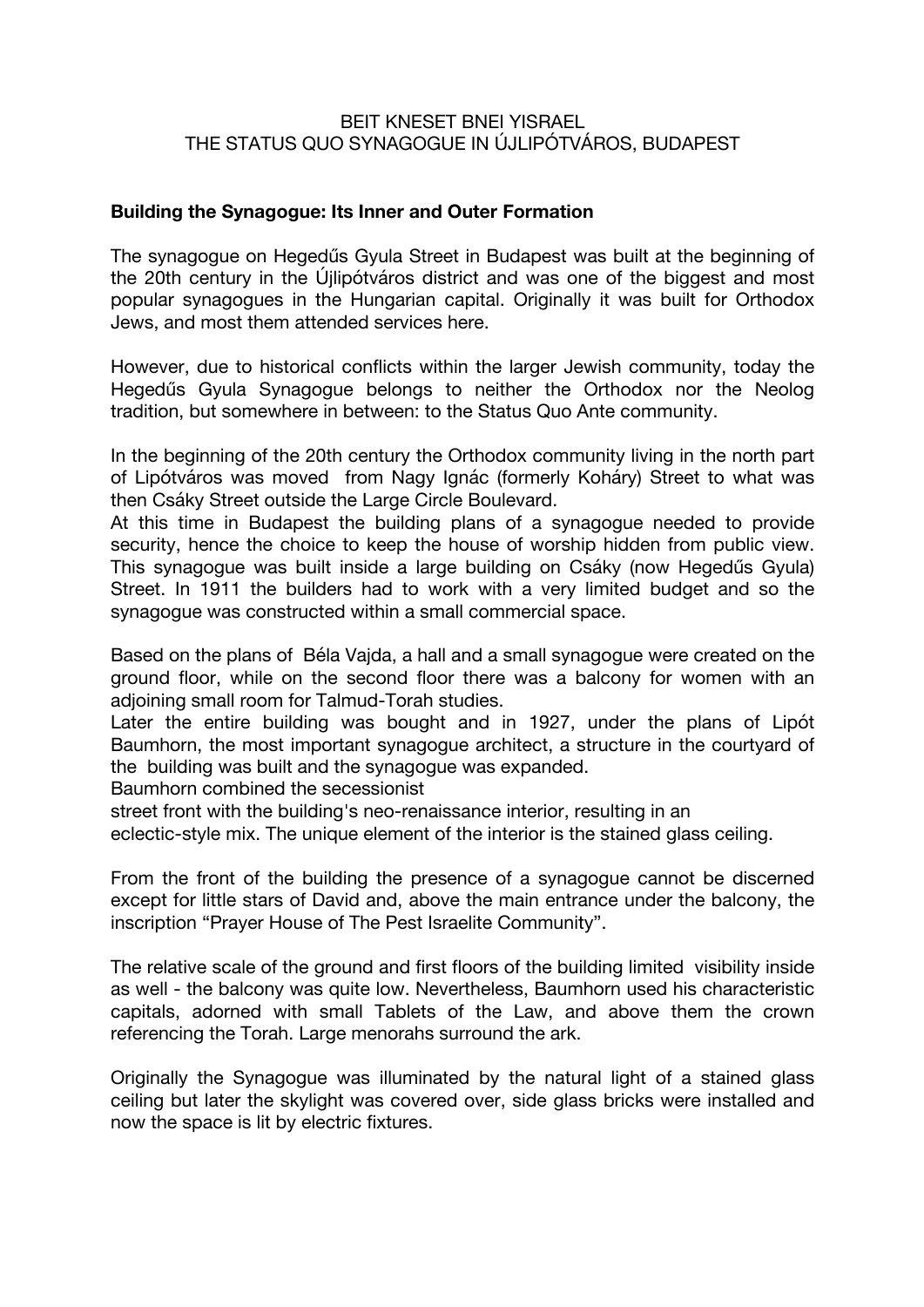The Hegedűs Gyula Synagogue consists of two main parts, the bigger synagogue, and a smaller one generally used in winter. Additionally, there is a clubroom on the first floor which was further expanded in the 1960's; in the former dining room adjacent to the balcony a regularly used strictly kosher kitchen was created.

# **The Status Quo Ante Faction**

As a consequence of the differences between the Orthodox and Neolog Hungarian Jewish communities which came to a head during the Hungarian General Jewish Congress of 1868-69, a third faction emerged; that of the Status Quo Ante. A loosely-knit group of communities, it remained without a higher authority until 1928 when it was officially recognized as well.

From its inception the Status Quo Ante allowed for a wide range of Jewish practice lying somewhere in between that of the Orthodox and the Neolog communities.

The essence of the Status Quo Ante practice is to follow the traditional service while allowing for a more modern approach to dress, language, etc.

In Status Quo Ante synagogues like the Hegedüs-Csáky Bnei Yisrael Synagogue there is no organ, the bimah is situated in the middle of the sanctuary and men and women are seated in separate sections.

### **Religious Life, Study and Social Programs**

Every day of the week there is opportunity for adult religious study in our synagogue: from Sunday to Thursday before or after the evening service, on Friday before Kabbalat Shabbat and during the Shabbat service.

For children there is Talmud study on Shabbat mornings.

The biblical and post-biblical holidays are celebrated according to tradition. A community meal is organized on Rosh Hashanah evening, Hanukah is celebrated and a Zayin Adar dinner is held in the memory of the birth and death of Moses Rabbenu. During Purim children fill our synagogue with laughter and happiness, and a traditional community Seder is held in memory of the Exodus from Egypt.

Our religious leaders prepare the children – girls for Bat Mitzvah at the age of 12, boys for Bar Mitzvah at the age of 13 – strictly according to tradition.

# **Club Life**

The Héber Imre Generation Club organizes various programs for middle-aged and elderly members of our community. These programs include excursions to Jewishrelated places both inside and outside Hungary and visiting memorial sites. There are classes offered in bridge, computer science and languages. Among our resources are a library with a wide range of books, individuals with knowledge of traditional music and others with medical expertise who can give advice to the